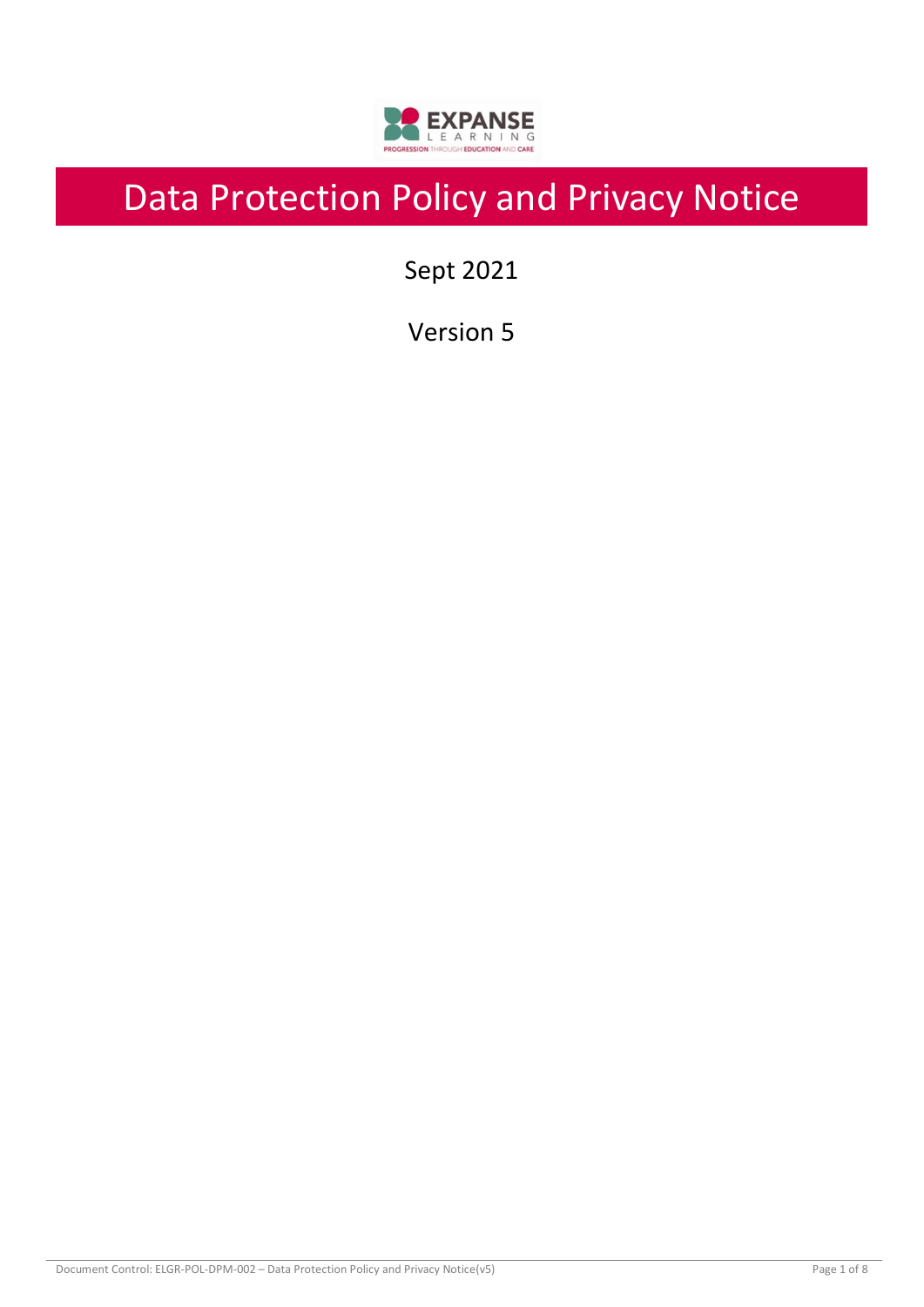# **1. Scope**

Applies to all employees of Expanse Learning

Expanse Learning is registered as a data controller with the Information Commissioner's Office and renews this registration annually **ICO /DPRN ZA013971.**

# **2. Objective**

To ensure that all data collected by Expanse Learning is processed in accordance with the Data Protection Act (2018) and the EU General Data Protection Regulations (2018). This policy applies to all data, regardless of whether it is in paper or electronic format.

## **3. Legislation and guidance**

Expanse Learning is committed to protecting the privacy and security of personal information. This Data Protection Policy and Privacy Notice describes how we collect and use personal information about staff and students, in accordance with the [Data Protection Act \(2018\),](http://www.legislation.gov.uk/ukpga/2018/12/contents/enacted) [General Data Protection Regulation](http://data.consilium.europa.eu/doc/document/ST-5419-2016-INIT/en/pdf) (GDPR), section 537A of the Education Act 1996 and section 83 of the Children Act 1989.

## **4. Definitions**

| <b>Term</b>                       | <b>Definition</b>                                                                                                                                                                                                                                                                                                             |
|-----------------------------------|-------------------------------------------------------------------------------------------------------------------------------------------------------------------------------------------------------------------------------------------------------------------------------------------------------------------------------|
| Personal data                     | Data from which a person can be identified, including data that, when combined with other readily available<br>information, leads to a person being identified                                                                                                                                                                |
| <b>Sensitive</b><br>personal data | Data such as:<br>Racial or ethnic origin<br>Political opinions<br>Religious beliefs, or beliefs of a similar nature<br>Where a person is a member of a trade union<br>Physical and mental health<br>Sexual orientation<br>Whether a person has committed, or is alleged to have committed, an offence<br>Criminal convictions |
| Processing                        | Obtaining, recording or holding data                                                                                                                                                                                                                                                                                          |
| Data subject                      | The person whose personal data is held or processed                                                                                                                                                                                                                                                                           |
| Data controller                   | A person or organisation that determines the purposes for which, and the manner in which, personal data is<br>processed                                                                                                                                                                                                       |
| Data processor                    | A person, other than an employee of the data controller, who processes the data on behalf of the data controller                                                                                                                                                                                                              |

# **5. The data controller**

Expanse Learning is a "data controller." This means that we are responsible for deciding how we hold and use personal information and the **categories of information that we collect, process, hold and share.** Expanse Learning delegates the responsibility of data controller to the Shared Services Team.

# **6. Data protection principles**

The Data Protection Act (2018) and EU General Data Protection Regulations (2018) is based on the following data protection principles, or rules for good data handling:

- o Data shall be processed fairly and lawfully
- o Personal data shall be obtained only for one or more specified and lawful purposes
- o Personal data shall be relevant and not excessive in relation to the purpose(s) for which it is processed
- o Personal data shall be accurate and, where necessary, kept up to date
- o Personal data shall not be kept for longer than is necessary for the purpose(s) for which it is processed
- Personal data shall be processed in accordance with the rights of data subjects under the Data Protection Act (2018) and EU General Data Protection Regulations (2018)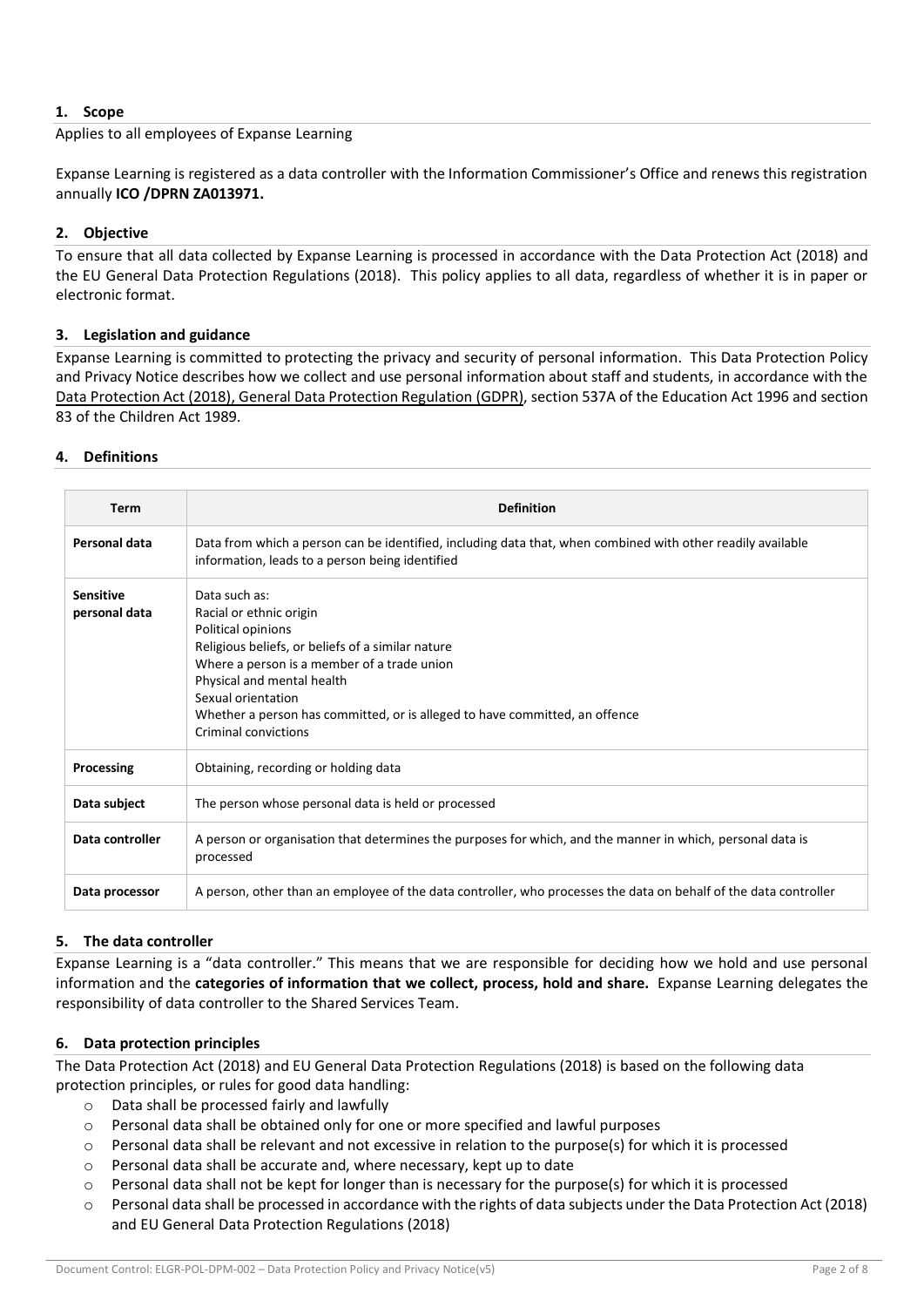- $\circ$  Appropriate technical and organisational measures shall be taken against unauthorised or unlawful processing of personal data, and against accidental loss or destruction of, or damage to, personal data
- o Personal data shall not be transferred to a country or territory outside the European Economic Area unless the country or territory ensures an adequate level of protection for the rights and freedoms of data in relation to the processing of personal data

# **7. Roles and responsibilities**

This policy applies to **all staff** employed by Expanse Learning, and to external organisations or individuals working on our behalf. Staff who do not comply with this policy may face disciplinary action.

# *Governors*

The Governors have authority to review and challenge this policy to ensure Expanse Learning complies with all relevant data protection obligations.

# *Data protection officer*

The data protection officer (DPO) is responsible for overseeing the implementation of this policy, monitoring our compliance with data protection law, and supporting the developing to any related policies and guidelines where applicable. They will provide an annual report of their activities directly to the Board of Directors and Governors and, where relevant, report to the board their advice and recommendations on data protection issues. The DPO is also the first point of contact for individuals whose data Expanse Learning processes, and for the ICO.

Full details of the DPO's responsibilities are set out in their job description.

Our DPO is **Karl Wane** and is contactable via **01942 877715.**

# *All staff*

Staff are responsible for:

- o Collecting, storing and processing any personal data in accordance with this policy
- o Informing Expanse Learning of any changes to their personal data, such as a change of address
- o Contacting the DPO in the following circumstances:
	- *With any questions about the operation of this policy, data protection law, retaining personal data or keeping personal data secure*
	- *If they have any concerns that this policy is not being followed*
	- *If they are unsure whether or not they have a lawful basis to use personal data in a particular way*
	- *If they need to rely on or capture consent, draft a privacy notice, deal with data protection rights invoked by an individual, or transfer personal data outside the European Economic Area*
	- *If there has been a data breach*
	- *Whenever they are engaging in a new activity that may affect the privacy rights of individuals*
	- *If they need help with any contracts or sharing personal data with third parties*

# *Students, Parents, Carer's and Guardians*

We hold personal data about students to support teaching and learning, to provide pastoral care and to assess how Expanse Learning is performing. We may also receive data about students from other organisations including, but not limited to, previous schools, External Training Providers, local authorities and the Department for Education. We may collect, store and use the following categories of personal information about you:

- $\circ$  Personal information such as name, unique student number, date of birth, gender and contact information;
- o Emergency contact and family lifestyle information such as names, relationship, phone numbers and email addresses;
- $\circ$  Characteristics (such as ethnicity, language, nationality, country of birth and free Expanse Learning meal eligibility);
- o Attendance details (such as sessions attended, number of absences and reasons for absence);
- o Performance and assessment information;
- o Behavioural information (including exclusions);
- o Special educational needs information;
- o Relevant medical information;
- o Special categories of personal data (including biometric data, ethnicity, relevant medical information, special educational needs information);
- o Images of students engaging in Expanse Learning activities, and images captured by the CCTV system;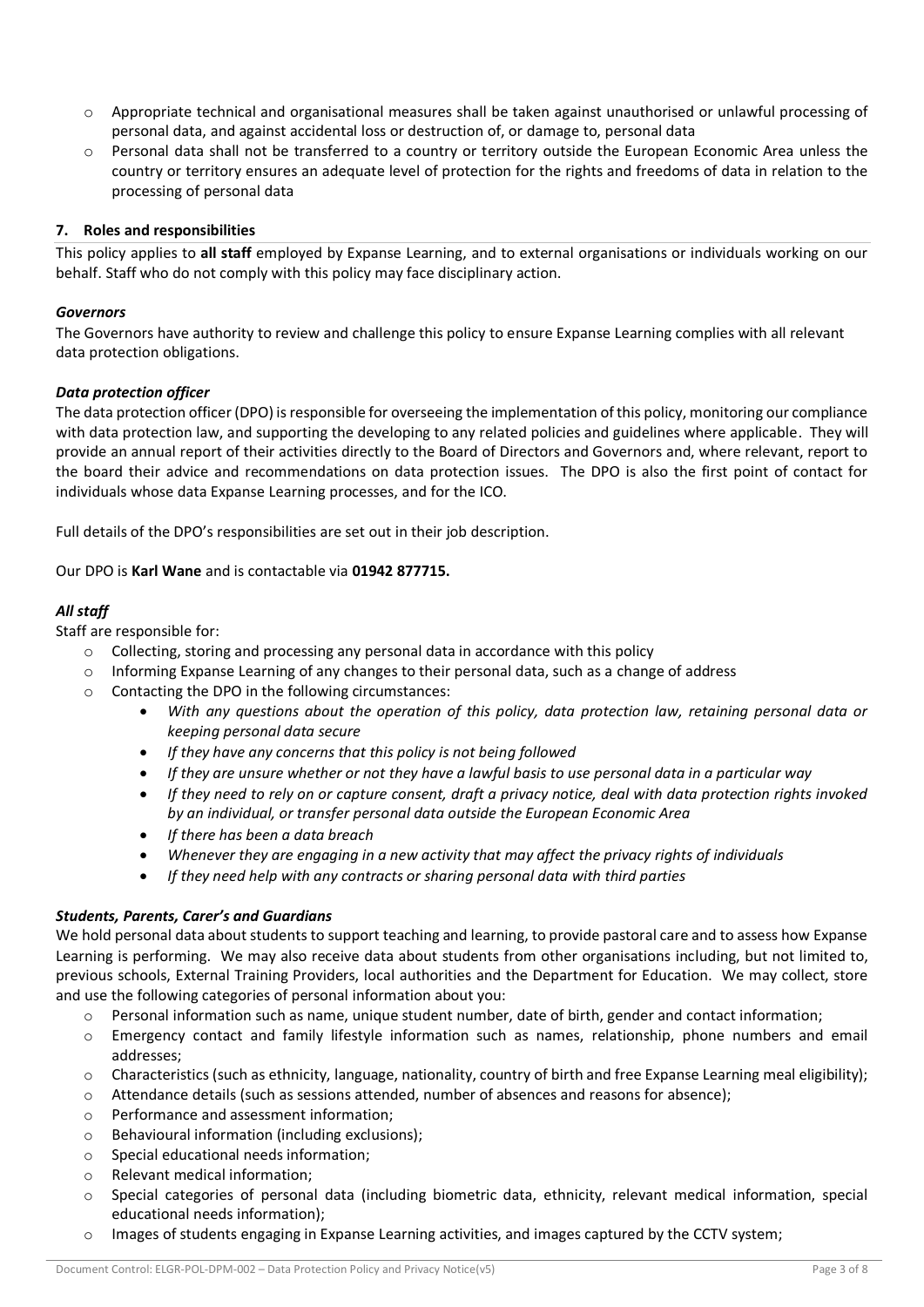$\circ$  Information about the use of our IT, communications and other systems, and other monitoring information.

# 8. **Collecting this information**

Whilst the majority of information you provide to us is mandatory, some of it is provided to us on a voluntary basis. In order to comply with the General Data Protection Regulation, we will inform you whether you are required to provide certain student information to us or if you have a choice in this. It is important that the personal information we hold about you is accurate and current. Please keep us informed if your personal information changes during your working relationship with us.

## **9. How we use Student information**

We hold student data and use it for:

- $\circ$  Student selection (and to confirm the identity of prospective students and their parents)
- o Providing education services and extra-curricular activities to students, and monitoring students' progress and educational needs
- o Informing decisions such as the funding of Expanse Learning
- o Assessing performance and to set targets for Expanse Learning
- $\circ$  Safeguarding students' welfare and providing appropriate pastoral (and where necessary medical) care
- o Supporting teaching and learning
- $\circ$  Giving and receiving information and references about past, current and prospective students, and to provide references to potential employers of past students
- o Managing internal policy and procedure
- o Enabling students to take part in assessments, to publish the results of examinations and to record student achievements
- o Carrying out statistical analysis for diversity purposes
- $\circ$  Legal and regulatory purposes (for example child protection, diversity monitoring and health and safety) and to comply with legal obligations and duties of care
- o Enabling relevant authorities to monitor Expanse Learning's performance and to intervene or assist with incidents as appropriate
- $\circ$  Monitoring use of the IT and communications systems in accordance with the Expanse Learnings IT security policy
- o Making use of photographic images of students in publications, on the website and on social media channels
- o Security purposes, including CCTV
- o Where otherwise reasonably necessary for Expanse Learning's purposes, including to obtain appropriate professional advice and insurance for Expanse Learning
- o Providing support to students after they leave Expanse Learning

We will only retain the data we collect for as long as is necessary to satisfy the purpose for which it has been collected. We will not share information about students with anyone without consent unless the law and our policies allow us to do so. Individuals who wish to receive a copy of the information that we hold about them/their child should refer to the relevant sections of this policy. Once students reach the age of 13, we are legally required to pass on certain information to the relevant Local Authority, which has responsibilities in relation to the education or training of 13–19-year-olds. Parents, or students if aged 16 or over, can request that only their name, address and date of birth be passed to the relevant Local Authority by informing the Shared Services Team via email [sharedservices@expansegroup.co.uk.](mailto:sharedservices@expansegroup.co.uk)

We are required, by law, to pass certain information about students to specified external bodies, such as our local authority and the Department for Education, so that they are able to meet their statutory obligations.

# **10. How we use staff information**

We hold personal data about staff to support Recruitment, Performance Management (PM) and Continuous Professional Development (CPD), to provide support and to assess how Expanse Learning is performing. We may also receive data about staff from other organisations including, but not limited to, Local Authority, Disclosure and Barring Service, Employers and HRMC. We may collect, store and use the following categories of personal information about you:

- o Contact/bank details (Name, address, telephone, email, bank details, passport number, driving license, NI Number, photographs)
- o Salary information
- o Disciplinary and grievance records
- o Prior Attainment (Qualifications)
- o Absence data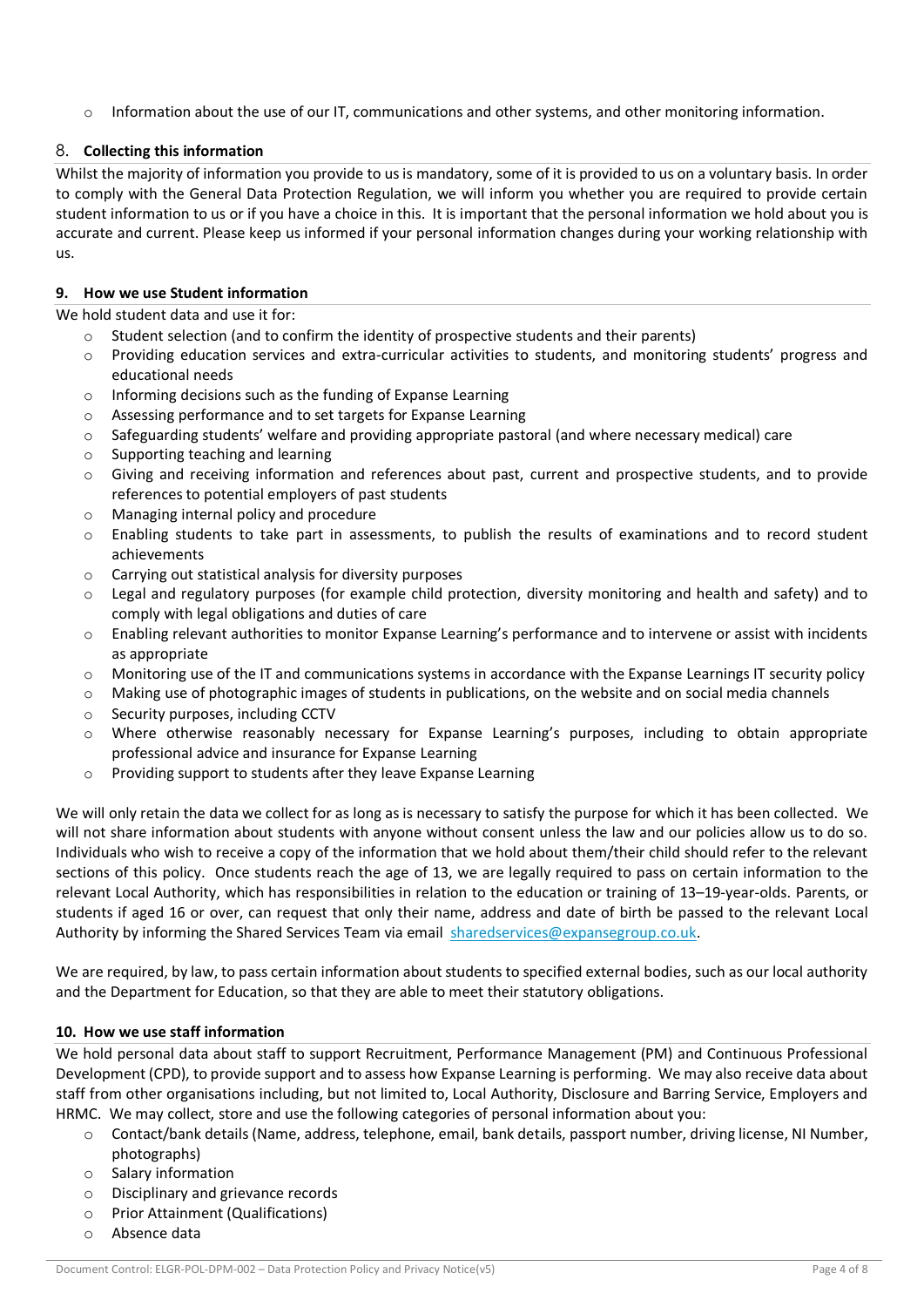- o Personal characteristics, including ethnic groups
- o Medical information
- o Recruitment information is held within DatabridgeMIS and Expanse Learning OneDrive (Deleted after 6 months in line with the Safer Recruitment and HR Retention Policies.

# **11. How we use Staff information**

We process data relating to those we employ to work at, or otherwise engage to work at Expanse Learning. The purpose of processing this data is to assist in the running of Expanse Learning, including but not limited to:

- o Enable individuals to be paid
- o Facilitate safe recruitment
- o Support the effective performance management of staff
- o Improve the management of workforce data across the sector
- o Inform our recruitment and retention policies
- o Allow better financial modelling and planning
- o Enable ethnicity and disability monitoring

We will only retain the data we collect for as long as is necessary to satisfy the purpose for which it has been collected. We will not share information about staff with third parties without consent unless the law allows us to. We are required, by law, to pass certain information about staff to specified external bodies, such as HMRC so that they are able to meet their statutory obligations. Any staff member wishing to see a copy of information about them that the Expanse Learning holds should contact the **Shared Services Team**.

# **12. The lawful basis on which we use this information**

Personal data can only be processed if it complies with one of 6 'lawful bases' under data protection law. Most commonly, we will use your information in the following circumstances:

- o **Consent:** the individual has given clear consent to process their personal data for a specific purpose
- o **Contract:** the processing is necessary for a contract with the individual
- o **Legal obligation:** the processing is necessary to comply with the law (not including contractual obligations)
- o **Vital interests:** the processing is necessary to protect someone's life
- o **Public task:** the processing is necessary to perform a task in the public interest or for official functions, and the task or function has a clear basis in law
- o The Education Act 1996: for Departmental Censuses 3 times a year. More information can be found at: [https://www.gov.uk/education/data-collection-and-censuses-for-Expanse](https://www.gov.uk/education/data-collection-and-censuses-for-schools) Learnings.

For special categories of personal data, we will also meet one of the special category conditions for processing which are set out in the GDPR and Data Protection Act 2018. If we offer online services to students, such as classroom apps (DatabridgeMIS etc), and we intend to rely on consent as a basis for processing, we will get parental consent where the student is under 13 (except for online counselling and preventive services). Whenever we first collect personal data directly from individuals, we will provide them with the relevant information required by data protection law.

# **13. Limitation, minimisation and accuracy**

We will only collect personal data for specified, explicit and legitimate reasons. We will explain these reasons to the individuals when we first collect their data. If we want to use personal data for reasons other than those given when we first obtained it, we will inform the individuals concerned before we do so and seek consent where necessary. Staff must only process personal data where it is necessary in order to do their jobs. When staff no longer need the personal data they hold, they must ensure it is deleted or anonymised. This will be done in accordance with the Expanse Learning record retention schedule/records management policy.

# **14. Sharing data**

We may need to share your data with third parties where it is necessary. There are strict controls on who can see your information. We will not share your data if you have advised us that you do not want it shared unless it's the only way, we can make sure you stay safe and healthy, or we are legally required to do so:

- $\circ$  There is an issue with a student or parent/carer that puts the safety of our staff at risk
- $\circ$  We need to liaise with other agencies we will seek consent as necessary before doing this
- $\circ$  Our suppliers or contractors need data to enable us to provide services to our staff and students for example, IT companies. When doing this, we will: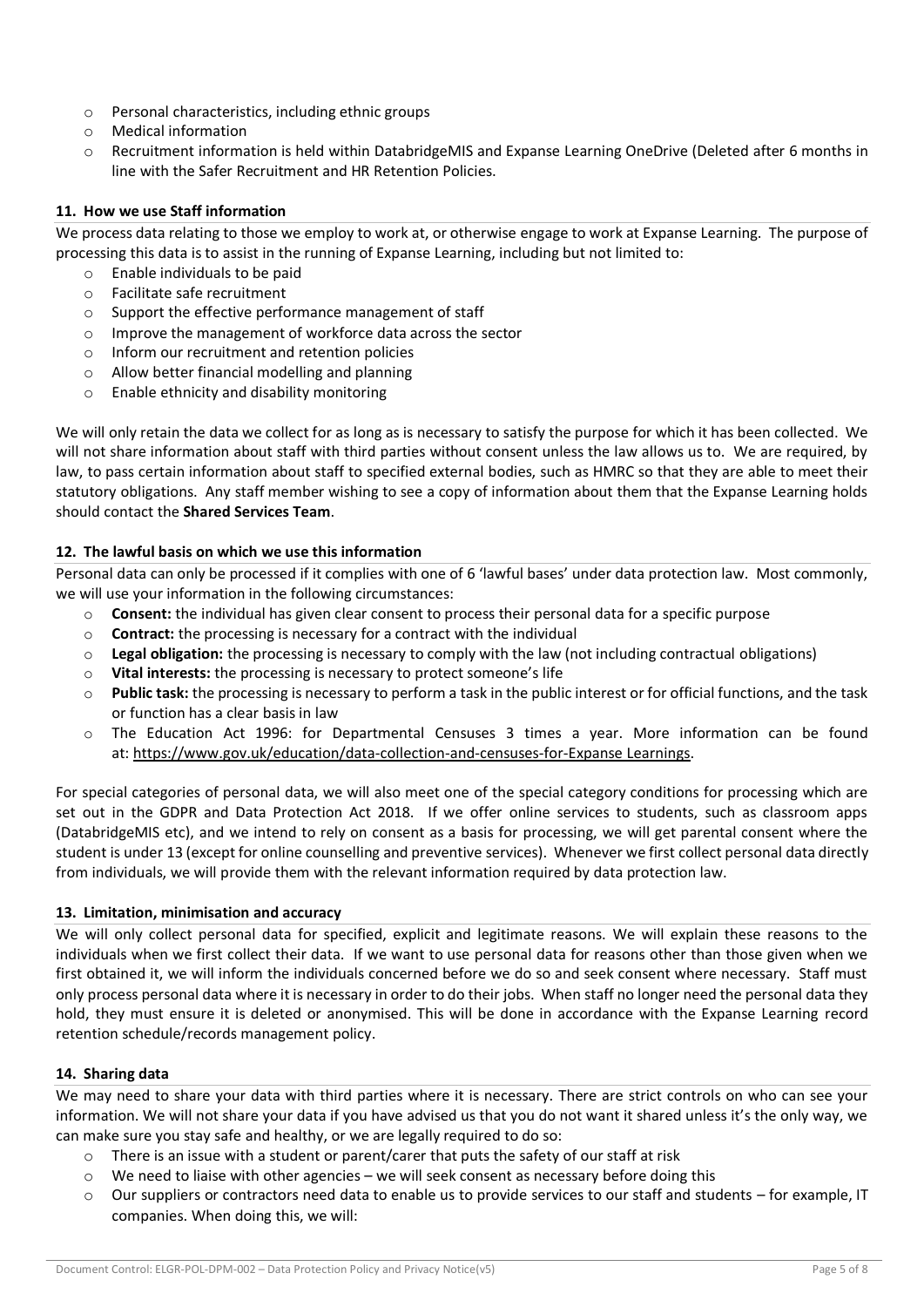- Only appoint suppliers or contractors which can provide sufficient guarantees that they comply with data protection law
- Establish a data sharing agreement with the supplier or contractor, either in the contract or as a standalone agreement, to ensure the fair and lawful processing of any personal data we share
- Only share data that the supplier or contractor needs to carry out their service, and information necessary to keep them safe while working with us

We will also share personal data with law enforcement and government bodies where we are legally required to do so, including for:

- o The prevention or detection of crime and/or fraud
- o The apprehension or prosecution of offenders
- o The assessment or collection of tax owed to HMRC
- o In connection with legal proceedings
- $\circ$  Where the disclosure is required to satisfy our safeguarding obligations
- $\circ$  Research and statistical purposes, as long as personal data is sufficiently anonymised, or consent has been provided

We may also share personal data with emergency services and local authorities to help them to respond to an emergency situation that affects any of our students or staff. Where we transfer personal data to a country or territory outside the European Economic Area, we will do so in accordance with data protection law.

Please refer to the Data Sharing Policy for further information.

## **15. Subject access requests**

Under the Data Protection Act (2018), students have a right to request access to information Expanse Learning holds about them. This is known as a subject access request. Subject access requests must be submitted in writing, either by letter, email or fax. Requests should include:

- o The student's name
- o A correspondence address
- o A contact number and email address
- o Details about the information requested

Expanse Learning will not reveal the following information in response to subject access requests:

- $\circ$  Information that might cause serious harm to the physical or mental health of the student or another individual
- o Information that would reveal that the child is at risk of abuse, where disclosure of that information would not be in the child's best interests
- o Information contained in adoption and parental order records
- $\circ$  Certain information given to a court in proceedings concerning the child
- $\circ$  Subject access requests for all or part of the student's educational record will be provided within 15 days.
- $\circ$  If a subject access request does not relate to the educational record, we will respond within 40 calendar days.

## **16. Parental requests to see the educational record**

Parents have the right of access to their child's educational record, free of charge, within 15 days of a request. Personal data about a child belongs to that child, and not the child's parents. This is the case even where a child is too young to understand the implications of subject access rights. For a parent to make a subject access request, the child must either be unable to understand their rights and the implications of a subject access request or have given their consent.

Parents of students at Expanse Learning do not have an automatic right to access their child's educational record. Expanse Learning will decide on a case-by-case basis whether to grant such requests, and we will bear in mind guidance issued from time to time from the Information Commissioner's Office (the organisation that upholds information rights).

## **17. Storage of records**

Paper-based records and portable electronic devices, such as laptops and hard drives, that contain personal information are kept under lock and key when not in use. Papers containing confidential personal information should not be left on office and classroom desks, on staffroom tables or pinned to noticeboards where there is general access. Where personal information needs to be taken off site (in paper or electronic form), staff must sign it in and out from Expanse Learning office.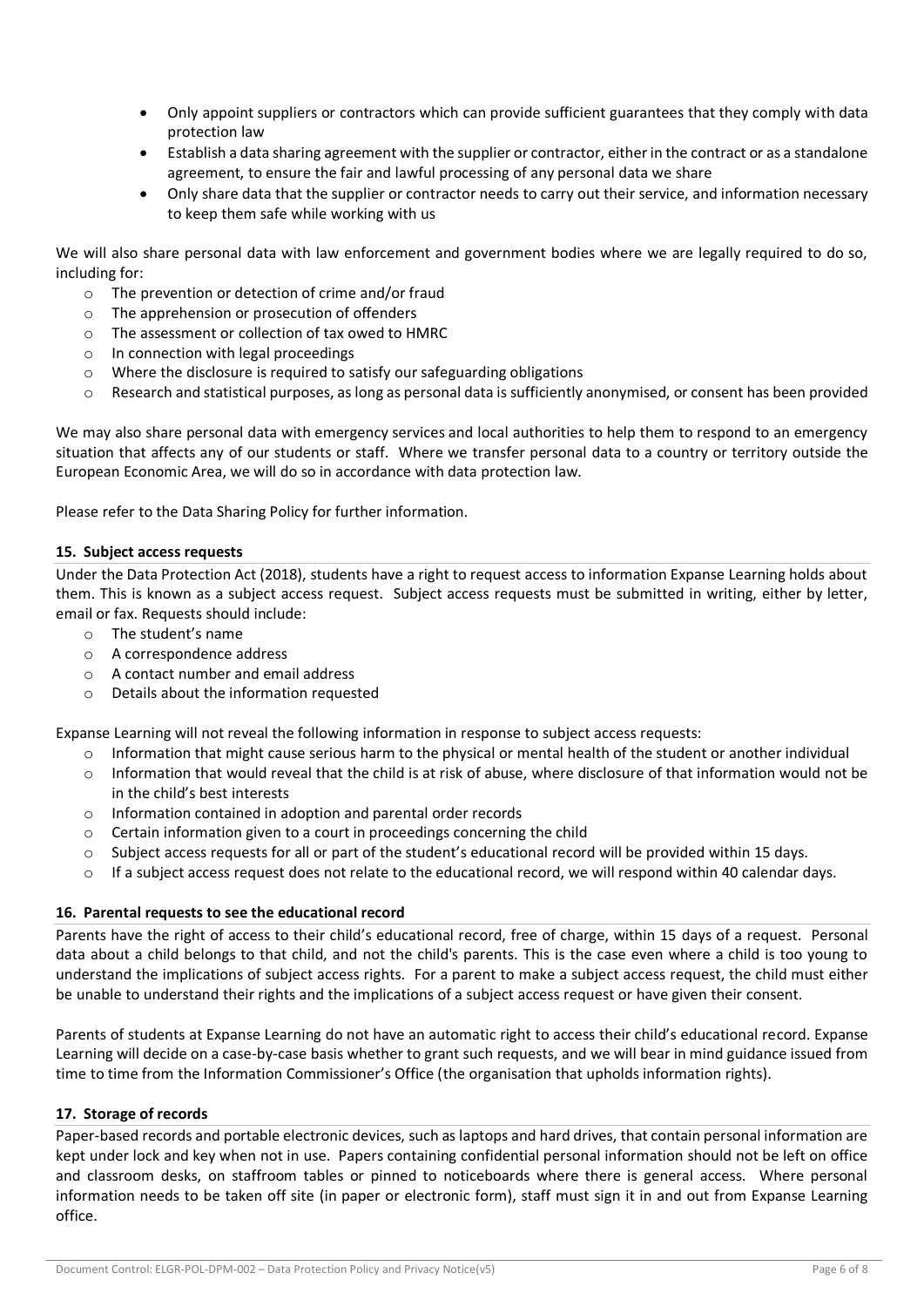Where possible, all physical documentation will be scanned and uploaded into DatabridgeMIS and then destroyed unless a physical copy is required in the individual's personal file.

Passwords that are at least 8 characters long containing letters and numbers are used to access the Expanse Learnings computers, laptops and other electronic devices. Staff and students are reminded to change their passwords at regular intervals, Office365 will automatically request all active users change their credentials on 90 days rolling periods. Encryption software *MUST* be used to protect all portable devices and removable media, such USB devices. Staff, students or governors *MUST* not store personal information on their personal devices.

## **18. Disposal of records**

Personal information that is no longer needed, or has become inaccurate or out of date, is disposed of securely. For example, we will shred or incinerate paper-based records, and override electronic files. Any acts of deletion whether physical or electronic must be recorded on the Certificate of Destruction Form and forwarded to Shared Services who will hold them centrally for future reference. We may also use an outside company to safely dispose of electronic records.

## **19. Training**

Our staff and governors are provided with data protection training as part of their induction process *(Educare: A Practicable Guide to the GDPR in Education)*. Data protection will also form part of continuing professional development, where changes to legislation or Expanse Learnings processes make it necessary.

#### **20. Monitoring arrangements**

Shared Services is responsible for monitoring and reviewing this policy to ensure that Expanse Learning complies with this policy by, among other things, reviewing Expanse Learning records and conducting a Data and Information Security Audit annually. This document was reviewed when the General Data Protection Regulation came into force, and then every 12 months thereafter.